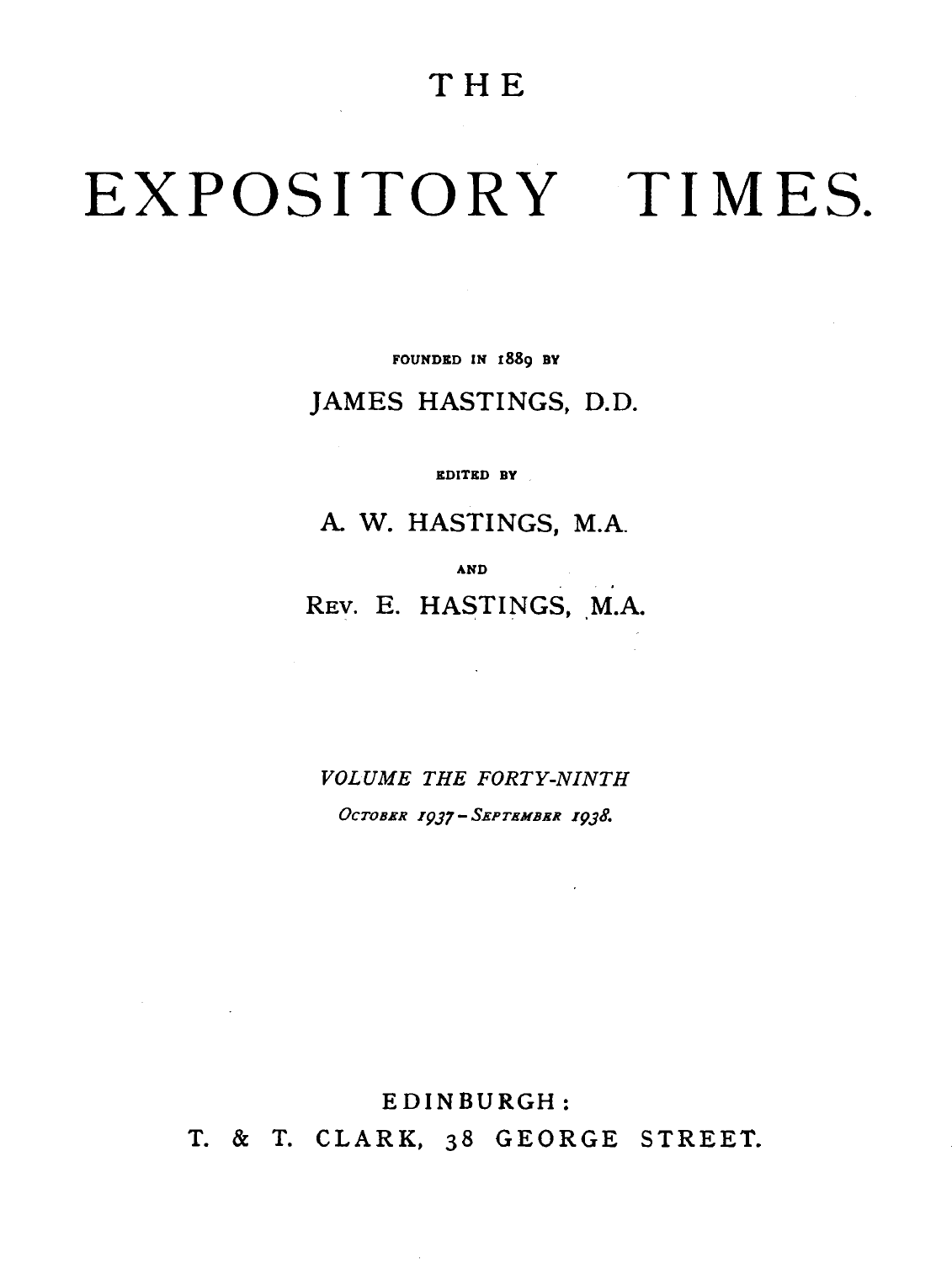#### PRINTED IN GREAT BRITAIN BY

MORRISON AND GIBB LIMITED

FOR

T. & T. CLARK, EDINBURGH.

| <b>LONDON</b> |  |  | SIMPKIN MARSHALL, LTD.   |
|---------------|--|--|--------------------------|
| NEW YORK.     |  |  | CHARLES SCRIBNER'S SONS. |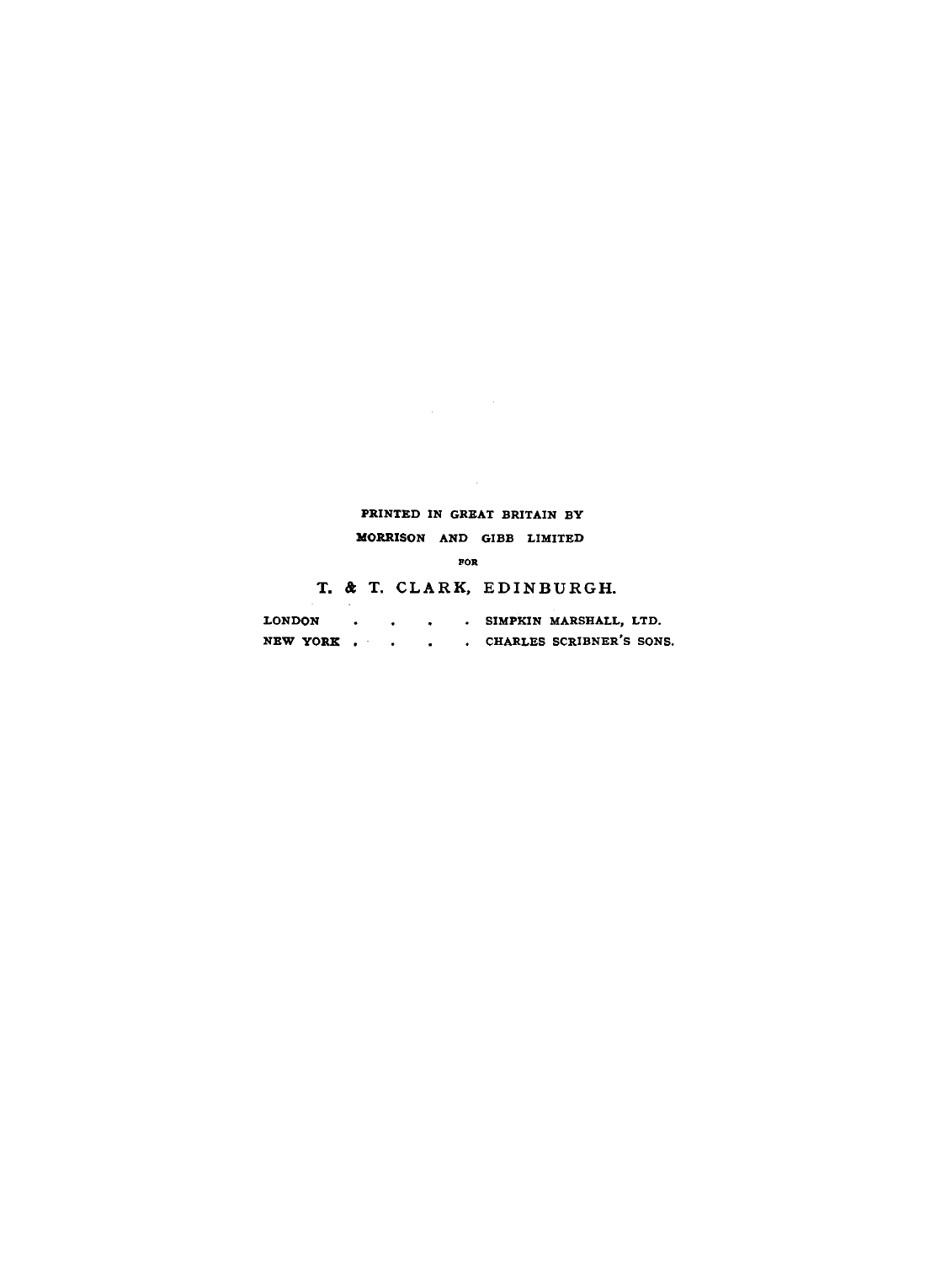## **CONTENTS OF VOL.** XLIX.

 $\mathcal{F}^{\text{max}}_{\text{max}}$ 

#### AUTHORS.

| <b>P.</b> M. S. ALLEN, B.A.–                                                    | PAGE |
|---------------------------------------------------------------------------------|------|
| Luke $17^{21}$                                                                  | 476  |
| <b>ANONYMOUS-</b>                                                               |      |
| The Fight for Christianity in Germany                                           | 408  |
| Rev. JOHN A. BAIN, D.D.-                                                        |      |
| Recent Foreign Theology.                                                        |      |
| Rev. T. A. BAMPTON-                                                             | 473  |
|                                                                                 |      |
| More than Conquerors                                                            | 318  |
| Rev. WILLIAM BARCLAY, B.D.-                                                     |      |
| Church and State in the Apologists                                              | 360  |
| Rev. Professor ALLAN BARR, M.A.-                                                |      |
| The Factor of Testimony in the Gospels                                          | 401  |
| Rev. JOHN O. BARRETT, M.A.-                                                     |      |
| Virginibus Puerisque                                                            | 366  |
| Professor KARL BARTH-                                                           |      |
| The Basic Forms of Theological Thought                                          | 5    |
| Rev. A. BEAGHEN-                                                                |      |
| Virginibus Puerisque                                                            | 276  |
| Rev. RODERICK BETHUNE, M.A.                                                     |      |
|                                                                                 |      |
| Virginibus Puerisque                                                            | -26  |
| Rev. ERIC F. F. BISHOP                                                          |      |
| $\epsilon l$ $\mu \eta$ $\epsilon l$ s $\theta \epsilon \delta s$ —A Suggestion | 363  |
| Rev. W. RUSSELL BOWIE, D.D.-                                                    |      |
| What we all need to Learn-How to Pray                                           | 134  |
|                                                                                 |      |
| Rev. CHARLES W. BUDDEN, M.A., M.D.-<br>Virginibus Puerisque                     | 412  |
| R. G. BURY, Litt.D.—<br>Romans 12 <sup>16</sup> ; I Corinthians 13 <sup>7</sup> |      |
|                                                                                 | 430  |
| Rev. P. N. BUSHILL, B.A.                                                        |      |
| Virginibus Puerisque                                                            | 316  |
| Rev. David Cairns, B.A.-                                                        |      |
| Christian Unity                                                                 | 28   |
| Christianity in Action-The Christian Faith                                      |      |
| and Freedom                                                                     | 59   |
| Rev. R. F. CALDER, B.A., B.D.—                                                  |      |
| Virginibus Puerisque                                                            | 174  |
| Professor MAURICE A. CANNEY-                                                    |      |
| Healing ' in the Book of Proverbs                                               | 237  |
| REV. Principal SYDNEY CAVE, M.A., D.D.-                                         |      |
| Professor Barth's Dogmatics                                                     | 376  |
| Rev. Principal H. F. LovELL Cocks, M.A., B.D.-                                  |      |
| The Place of the Sermon in Worship                                              | 264  |
| Rev. Professor R. CORKEY, M.A., D.Phil., M.P.                                   |      |
| War, Pacifism, and Peace                                                        |      |
| Right Rev. A. A. David, D.D.-                                                   | 349  |
| Christianity in Action-The Church and                                           |      |
| the Social Services                                                             | 200  |
| JOHN B. DAVIE, M.A.-                                                            |      |
|                                                                                 |      |
| Rev. R. OSWALD DAVIES-                                                          | 223  |
|                                                                                 |      |
| Virginibus Puerisque<br>Rev. HAROLD DERBYSHIRE-                                 | 126  |
|                                                                                 |      |
| Virginibus Puerisque                                                            | 460  |
| Rev. F. W. DILLISTONE, M.A., B.D.                                               |      |
| Christianity in Eclipse : Some Lessons from                                     |      |
| History                                                                         | 454  |
| Rev. CHARLES DIMOND-                                                            |      |
| Virginibus Puerisque                                                            | 77   |

ċ,

| G. R. Driver, M.A.—                                                                       |                    |  | PAGE            |
|-------------------------------------------------------------------------------------------|--------------------|--|-----------------|
| Ecclesiasticus: A New Fragment of the                                                     |                    |  |                 |
| Hebrew Text<br>Rev. ROBERT J. DRUMMOND, D.D.-                                             |                    |  | 37              |
| Genesis I and John I <sup>1-14</sup>                                                      |                    |  | 568             |
| W. RHYDDERCH EVANS-<br>Virginibus Puerisque.                                              |                    |  | 559             |
| Rev. Francis A. Evelyn, B.A.-                                                             |                    |  |                 |
| The Supra-Racial Gospel<br>Rev. J. G. GRANT FLEMING, D.S.O., M.C., M.A.-                  |                    |  | 419             |
| Sacredness of Strength                                                                    |                    |  | 30              |
| A Harvest Thanksgiving Sermon                                                             |                    |  |                 |
|                                                                                           |                    |  | 560             |
| Rev. R. C. FORD, M.A., B.D.-                                                              |                    |  |                 |
| Symbolism in Worship                                                                      |                    |  | 344             |
| Principal W. FULTON, D.D.-                                                                |                    |  |                 |
| The Life to Come                                                                          |                    |  | 46              |
| Rev. A. E. GARVIE, D.D.-                                                                  |                    |  |                 |
|                                                                                           |                    |  |                 |
| Recent Foreign Theology 42, 91, 183, 333, 425<br>The Value of the New Testament for the   |                    |  |                 |
| Christian Church<br>٠.                                                                    |                    |  | 456             |
| T. H. Gaster–                                                                             |                    |  |                 |
| Deuteronomy 32 <sup>25</sup>                                                              |                    |  | 525             |
| Exodus 15 <sup>2</sup> : אִוּ וְוִמְרָת יָ                                                |                    |  | 189             |
| А. С. Сканам—                                                                             |                    |  |                 |
| A Note on Genesis 26 <sup>7-11</sup>                                                      |                    |  | 236             |
| J. GWYN GRIFFITHS-                                                                        |                    |  |                 |
| Romans 828                                                                                |                    |  | 474             |
| Rev. HAROLD A. GUY, B.A., B.D.<br>Matthew 11 <sup>25-27</sup> ; Luke 10 <sup>21, 23</sup> |                    |  | 236             |
| SIR DANIEL M. HAMILTON-                                                                   |                    |  |                 |
| Christianity in Action—Stewardship of                                                     |                    |  |                 |
| Wealth                                                                                    |                    |  | 136             |
| Rev. J. C. HARDWICK, B.Sc.                                                                |                    |  |                 |
| Burnett Hillman Streeter.                                                                 |                    |  | 249             |
| Rev. R. A. HARDY, B.A.-                                                                   |                    |  |                 |
| Virginibus Puerisque                                                                      |                    |  | 223             |
| Rev. F. G. HASTINGS, B.A.-                                                                |                    |  |                 |
| Virginibus Puerisque                                                                      |                    |  | 367             |
| Rev. H. S. HAYMAN-                                                                        |                    |  |                 |
| The Parable of the Pearl Merchant : Matthew                                               |                    |  |                 |
| 1345.46.                                                                                  |                    |  | 142             |
| Rev. C. M. HEPBURN, B.D.-                                                                 |                    |  |                 |
| Virginibus Puerisque.                                                                     | 175, 275, 514, 559 |  |                 |
| Rev. David H. Hislop, D.D.-                                                               |                    |  |                 |
| The Basis of Worship                                                                      |                    |  | 149             |
| STEPHEN HOBHOUSE-                                                                         |                    |  |                 |
| Let him be unto thee as the Gentile and                                                   |                    |  |                 |
| the publican ' (Mt $18^{17}$ ).                                                           |                    |  |                 |
| Intercession and its Objectives                                                           |                    |  | $\frac{43}{87}$ |
| Rev. HEDLEY HODKIN, M.A.-                                                                 |                    |  |                 |
| The Authority of the Bible To-day                                                         |                    |  | 231             |
| Rev. NORMAN V. HOPE, M.A., B.D.-                                                          |                    |  |                 |
| The Assurances of God's Favour                                                            |                    |  | 414             |
| Rev. T. HYWEL HUGHES, M.A., D.Litt., D.D.-                                                |                    |  |                 |
| The Psychology of the Oxford Group Move-                                                  |                    |  |                 |
| ment                                                                                      |                    |  | 442             |
| Professor A. M. HUNTER, B.D., Ph.D.-                                                      |                    |  |                 |
| Faith, Hope, Love-A Primitive Christian                                                   |                    |  |                 |
| Tris                                                                                      |                    |  | 42.R            |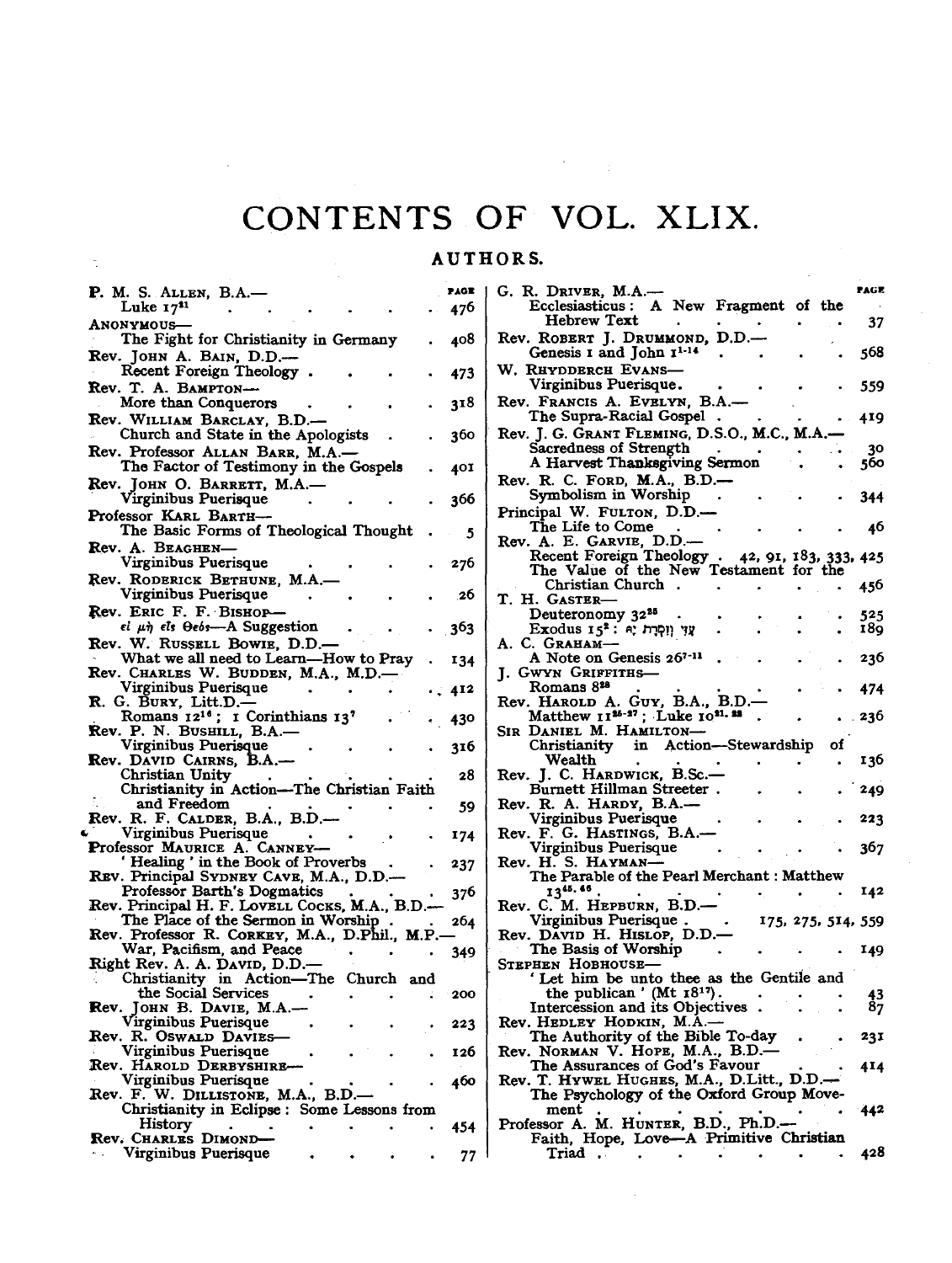#### iv CONTENTS

| Rev. A. MITCHELL HUNTER, D.Litt., F.R.S.E.— PAGE<br>Calvin : A Character Sketch<br>$\sim$<br>$\bullet$    |     |
|-----------------------------------------------------------------------------------------------------------|-----|
|                                                                                                           |     |
|                                                                                                           | 509 |
| Rev. JOHN A. IRVINE, B.A.-                                                                                |     |
| Old Texts in Modern Translations: Numbers<br>$10^{20-12}$ (Moffatt).<br>$\bullet$                         | 20  |
| Rev. J. W. JACK, D.D.-                                                                                    |     |
| Recent Biblical Archaeology<br>122, 272, 422, 556                                                         |     |
| The Lachish Letters                                                                                       | 380 |
| Rev. A. GORDON JAMES-                                                                                     |     |
| Ought We to Consider the Consequences ?                                                                   | 39  |
| Rev. LEWIS JOHNSON-                                                                                       |     |
| John 444<br>$\ddot{\phantom{0}}$                                                                          | 236 |
| Rev. H. L. JOHNSTON, M.C., M.A.-                                                                          |     |
| Christianity in Action-Canon H. R. L.                                                                     |     |
| Sheppard, C.H., D.D.<br>$\blacksquare$ .                                                                  | 164 |
| Rev. ARTHUR KING, M.A.-                                                                                   |     |
| St. Peter's Memories of Holy Week and                                                                     |     |
| Eastertide.<br>$\sim$<br>$\bullet$                                                                        | 278 |
| Principal W. F. LOFTHOUSE, D.D.-                                                                          |     |
| Old Texts in Modern Translations: Isaiah                                                                  |     |
| $-65$ <sup>11</sup> (Moffatt)                                                                             | 102 |
| Rev. J. S. MACARTHUR, M.A., B.D.-                                                                         |     |
| The Early Church and Pacifism<br>Professor J. F. McFADYEN, D.D.-                                          | 504 |
| Old Texts in Modern Translations: I Corin-                                                                |     |
| thians $I^{10}$ (Moffatt)                                                                                 | 72  |
| Principal Emeritus W. M. MACGREGOR, D.D.-                                                                 |     |
| <b>James Denney</b><br>$\bullet$<br>$\sim$                                                                | 552 |
| Very Rev. EBENEZER MACMILLAN, D.D.-                                                                       |     |
| Christianity in Action—The Church and the                                                                 |     |
| Oxford Group                                                                                              | 329 |
| Rev. HARRY Q. MACQUEEN, M.A.-                                                                             |     |
|                                                                                                           |     |
| Our Lord's Temptations—and Ours                                                                           | 229 |
|                                                                                                           |     |
| Rev. W. J. MASSON, B.D.-                                                                                  |     |
| Discontinuity in the Physical and the<br>Spiritual                                                        | 22  |
| Professor JOHN MAUCHLINE, B.D.-                                                                           |     |
| Ecstasy.<br>$\blacksquare$                                                                                | 295 |
| Rev. STEWART MECHIE, M.A.-                                                                                |     |
| A Sermon for Remembrance Day                                                                              | 35  |
| Rev. Н. G. Мевснам, M.A., B.D., Ph.D.-                                                                    |     |
| The Epistle of St. James.                                                                                 | 181 |
| Professor J. HUGH MICHAEL, M.A., D.D.-                                                                    |     |
|                                                                                                           | 141 |
| East, North, South, West<br>The Text of Romans 6 <sup>13</sup> in the Chester                             |     |
| Beatty Papyrus                                                                                            | 235 |
| Why Don't We Preach the Apocalypse?                                                                       | 438 |
|                                                                                                           |     |
| Some Thoughts on Bereavement                                                                              | 381 |
| CONSTANCE MILES-<br>Professor James Moffatt, D.D.—                                                        |     |
| Recent Foreign Theology.<br>41, 333                                                                       |     |
| The Reformation and the English Bible                                                                     | 246 |
|                                                                                                           | 487 |
| The Missionary Prophet                                                                                    |     |
| Scripture<br>Quotations<br>in<br>the<br>Pastoral                                                          |     |
| Epistles                                                                                                  | 94  |
|                                                                                                           |     |
| Rev. J. H. MORRISON, D.D.-<br>Rev. H. K. Moulton, M.A.–<br>Rev. JOHN MOWAT, M.A.-<br>Virginibus Puerisque | 125 |
| Rev. T. M. NAPIER, B.D.---                                                                                |     |
| The Enigma of the Swords                                                                                  | 467 |
|                                                                                                           |     |
|                                                                                                           | 566 |
| Rev. T. NICKLIN, M.A.—<br>'House'and'Home'in New Testament Greek<br>Professor GODFREY E. PHILLIPS, M.A.-  |     |
| The Best Books on Missions<br>Rev. R. Martin Pope, M.A., B.D.—                                            | 9   |

| Rev. J. E. RATTENBURY, D.D.-                                                                                          | 204ء          |
|-----------------------------------------------------------------------------------------------------------------------|---------------|
| Worship and Sacraments.<br>Rev. JAMES REID, D.D.—<br>Old Texts in Modern Translations: Luke                           | 39 I          |
| 24 <sup>35</sup> (Moffatt)<br>$\sim 100$ km s $^{-1}$                                                                 | 186           |
| Professor HAROLD ROBERTS, Ph.D.-<br>Fellowship in Worship                                                             | 214           |
| Very Rev. Richard Roberts, D.D.—<br>Old Texts in Modern Translations: Philip-                                         |               |
| pians 1 <sup>27</sup>                                                                                                 | 325           |
| Rev. STUART ROBERTSON, M.A.-<br>Virginibus Puerisque .<br>27, 411, 459, 513                                           |               |
| Principal H. WHEELER ROBINSON, D.D.-<br>Old Texts in Modern Translations : Jeremiah                                   |               |
| 45 <sup>4, 5</sup> (McFadyen)<br>Professor T. H. ROBINSON, D.D.-                                                      | 204           |
| Recent Foreign Theology . 184, 426, 470, 523<br>Principal W. ROBINSON, M.A., B.Sc., D.D.-                             |               |
| Freedom and Tradition in Religious Thought<br>Allan Rowe-                                                             | 168           |
| Interesting New Finds in Egypt                                                                                        | 323           |
| Professor R. B. Y. SCOTT, Ph.D.-<br>The Parable of the Unjust Steward (Lk                                             |               |
| $16^{10}$<br>Rev. EDWARD SHILLITO, M.A., B.A.-                                                                        | 234           |
| What Jesus Made of Men<br>Rev. James D. Smart, M.A., Ph.D.—                                                           | 490           |
| The Return of Theology to the Church<br>Rev. F. A. M. SPENCER, D.D.-                                                  | 218           |
| The Advent Hope                                                                                                       | 106           |
| Rev. F. C. SPURR-<br>The Jewish Problem                                                                               | 541           |
| Rev. JAMES S. STEWART, B.D.-                                                                                          |               |
|                                                                                                                       |               |
| Old Texts in Modern Translations: Philip-<br>pians 4 <sup>6.</sup> 7 (Moffatt)                                        | 269           |
| Rev. R. W. STEWART, B.D., B.Sc.-<br>David: Minstrel, Poet, Saint                                                      | 127           |
| Rev. J. T. TAYLOR-<br>Virginibus Puerisque                                                                            | 315           |
| Principal VINCENT TAYLOR, D.D.-<br>Recent Foreign Theology                                                            | 427           |
| Professor W. R. TAYLOR, Ph.D., D.D.<br>Aramaic Gospel - Sources and<br>Form-                                          |               |
| Criticism                                                                                                             | 55            |
| Rev. R. E. THOMAS, M.A.-<br>Virginibus Puerisque                                                                      | 77            |
| EVELYN UNDERHILL, D.D.-<br>The Christian Year in Worship.                                                             | 310           |
| Rev. LEIGH WALLER, B.A.-<br>Subduing Cynicism.                                                                        | 86            |
| Rev. PHILIP S. WATSON, M.A.-<br>Recent Foreign Theology                                                               | 472           |
| Some Theological Implications of Agape and<br>Eros<br>$\sim$                                                          | 537           |
| Rev. CHARLES A. WEBSTER, D.D.-<br>St. Mark 620                                                                        | 93            |
| Rev. T. WIGLEY, M.A.-<br>Faith, Rational and Religious                                                                | 312           |
| Rev. JOHN WILDING, B.A.-<br>A Seventeenth-Century 'Manual for                                                         |               |
| Ministers'                                                                                                            | 335           |
| Rev. G. HOLLAND WILLIAMS, M.A.-<br>Abraham's Altar<br>Rev. JAMES P. WILSON, B.D.-                                     | 520           |
| The Translation of 2 Timothy 2 <sup>16</sup><br>Rev. W. A. WORDSWORTH, M.A.-<br>A Prophet in his own Country (Jn 444) | 45<br>92, 429 |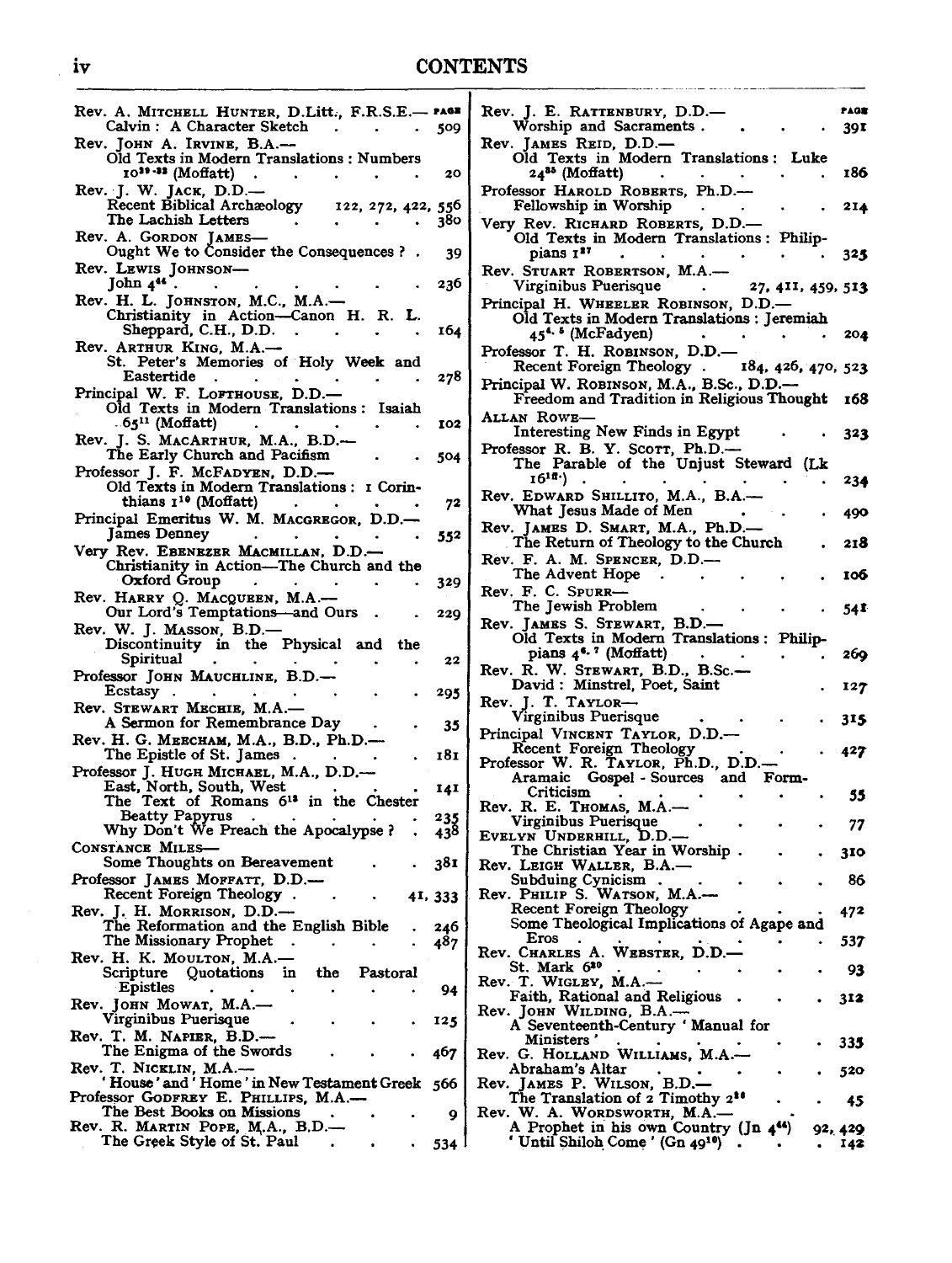#### **CONTENTS**

#### SUBJECTS.

|                                                                  |                                   |                                         |         | PAGE       |
|------------------------------------------------------------------|-----------------------------------|-----------------------------------------|---------|------------|
| . Adler                                                          |                                   |                                         |         | 293        |
| Advent                                                           |                                   | 97, 106, 127, 129,                      |         | 144        |
| Agape and Eros                                                   |                                   |                                         |         |            |
| Apocalypse, Preaching from                                       |                                   |                                         |         | 537<br>438 |
| Aramaic Gospel-Sources                                           |                                   |                                         |         | 55         |
| Archæology, Recent                                               |                                   | <b>Biblical</b>                         |         |            |
|                                                                  |                                   |                                         |         | 556        |
|                                                                  |                                   | 122, 272, 323, 422,<br>Lachish Letters. |         | 380        |
| .,                                                               | New                               | Finds                                   | in      |            |
|                                                                  | Egypt                             |                                         |         | 323        |
| Armistice                                                        |                                   |                                         |         | 35         |
| Atheism                                                          |                                   |                                         |         | 191        |
| Atonement                                                        |                                   | 3, 289, 292,                            |         | 385        |
| Authority                                                        |                                   |                                         |         | 435        |
| Baptism                                                          |                                   |                                         |         | 346        |
| Beauty                                                           |                                   |                                         |         |            |
| Bereavement                                                      |                                   |                                         |         | 48<br>381  |
| Bible, Authority                                                 |                                   |                                         |         | 231        |
|                                                                  | and the Reformation               |                                         |         | 246        |
| Brotherhood                                                      |                                   |                                         |         | 43I        |
| Buddhism                                                         |                                   |                                         |         | 433        |
| Calvin                                                           |                                   |                                         |         | 509        |
| Cause                                                            |                                   |                                         |         | 241        |
| Chester Beatty Papyrus<br>Christ, Cosmic Significance of         |                                   |                                         |         | 235        |
|                                                                  |                                   |                                         |         | 4          |
| ,,                                                               | <b>Historical Reality</b>         |                                         |         | 6, 48      |
| ,,                                                               | and Salvation                     |                                         |         | 7          |
| ,,                                                               | Sufferings                        |                                         |         | 290        |
|                                                                  | Temptations                       |                                         |         | 229        |
| Christian Experience                                             |                                   |                                         |         | 3          |
| ,,                                                               | Faith and Freedom                 |                                         |         | 59         |
| ,,                                                               | ,,                                | Rational, Real-<br>ist, and Re-         |         |            |
|                                                                  |                                   |                                         |         |            |
|                                                                  |                                   | demptive                                |         | I          |
|                                                                  | Year in Worship                   |                                         |         | 310        |
| Christianity Absoluteness                                        |                                   |                                         |         | 434        |
| ,,                                                               | in Action                         |                                         | 59,     | 136,       |
|                                                                  |                                   | 164, 200, 329                           |         |            |
|                                                                  | <b>Failure</b>                    |                                         | 97, 99, | 389        |
|                                                                  | Finality                          |                                         |         | 433        |
|                                                                  | in Germany .<br>and Totalitarian- |                                         |         | 408        |
|                                                                  |                                   |                                         |         |            |
|                                                                  | ism                               |                                         | 98,     | 100        |
| Church of                                                        | England                           | Doctrine                                |         | 238        |
|                                                                  | in Germany                        |                                         |         | 408        |
| Living<br>.,                                                     |                                   |                                         |         | 1          |
| Reunion                                                          |                                   |                                         |         | 531        |
| and<br>ر ر                                                       | Social                            | Services                                |         | 200        |
| ,,                                                               | State                             | in                                      | the     |            |
|                                                                  |                                   | Apologists                              |         | 360        |
| Unity                                                            |                                   |                                         |         | 193        |
| Churchgoing                                                      |                                   |                                         |         | 286        |
| Colossians,<br>Colossians, Message of<br>Common-place, Wonder in |                                   |                                         |         |            |
|                                                                  |                                   |                                         |         | 431        |
| Communism                                                        |                                   | 60, 98, 100, 146,                       |         | 195        |
| Community<br>C                                                   |                                   | 51,                                     | 148,    | 327        |
| omparison, Danger of.                                            |                                   |                                         |         | 80         |
| Conscience                                                       |                                   |                                         | 342.    | 435        |
| Consequences, Considering                                        |                                   |                                         |         | ١Q         |
| Conversion.                                                      |                                   | 24,                                     | 199,    | 286        |
| Creation                                                         |                                   |                                         |         | 339        |
| Cross<br>Sacrifice of                                            |                                   | 205, 289,                               |         | 385<br>281 |
| ,,<br><b>Cure of Souls</b>                                       |                                   |                                         |         |            |
| David                                                            |                                   |                                         |         | 431<br>127 |
|                                                                  |                                   |                                         |         |            |

 $\sim 100$   $\lambda$ 

 $\bar{\mathbf{a}}$ 

| Denney<br>552<br>Design in the World<br>340<br>Discontinuity in the Physical<br>and Spiritual<br>22<br>Dogma not Dull<br>383<br>Early Church and Pacifism.<br>504<br>Easter<br>317<br>Ecclesiasticus<br>37<br>Ecstasy<br>295<br>Egypt, New Finds in<br>323<br>Eternity<br>241<br>Ethics, Christian<br>$\begin{array}{r} . & 39, 47, \\ 200, 288, 328 \end{array}$<br>Eucharist<br>291, 343, 391<br>Evangelism<br>98<br>Evolution<br>22, 245<br>Experience, Religious<br>49, 186<br>Truth of<br>$\mathbf{z}$<br>$\bullet\bullet$<br>Faith, Hope, Love<br>428<br>Rational and Religious<br>312<br><b>Fall</b><br>244,<br>339<br>Fau<br>Fascism . 60, 98, 100,<br>Foreign Theology, Recent<br>146, 195<br>41, 91,<br>183, 425, 470, 523<br>Forgiveness<br>245, 386<br>55, 338, 401, 485<br>Form-Criticism<br>Fourth Gospel<br>406<br>$\bullet$<br>Freedom, Discipline of.<br>280<br>Freud<br>293<br>Future Life.<br>46, 96<br>Garvie, A. E.<br>285<br>Germany, Religion in<br>408<br>God, Love of<br>82<br>Nature of<br>50<br>,,<br>Relevance of Belief in<br>483<br>.,<br>Repudiating<br>191<br>.,<br>Signposts to<br>434<br>,,<br>Narratives,<br>Authen-<br>Gospel<br>ticity<br>250, 337, 485<br>$\bullet$<br>Social Implications of<br>194<br>,,<br>Supra-Racial<br>419<br>,,<br>Grace<br>245<br>Healing<br>237<br>Hell, Problem of<br>527<br>Hinduism<br>433<br>242, 388,<br>History<br>434<br>198,<br>Holiness<br>374<br>Holy Spirit in the N.T.<br>196,<br>373<br>Humility<br>328<br>Huxley, Aldous<br>382<br>Importunity<br>436<br>Incarnation<br>340<br>Individual, Christianity and<br>the.<br>47<br>and Society<br>$\ddot{\phantom{0}}$<br>51<br>Worth of<br>53<br>Individualism<br>149<br>Intercession<br>87<br>Islam<br>$\begin{array}{c} 433 \\ 181 \end{array}$<br>James, Epistle of.<br>Jesus and the Individual<br>53<br>Jewish Problem<br>54 <sup>1</sup><br>487<br>Jonah, Book of<br>Jung<br>293<br>Kingdom of God.<br>147, 291, 387 | PAGE |
|-----------------------------------------------------------------------------------------------------------------------------------------------------------------------------------------------------------------------------------------------------------------------------------------------------------------------------------------------------------------------------------------------------------------------------------------------------------------------------------------------------------------------------------------------------------------------------------------------------------------------------------------------------------------------------------------------------------------------------------------------------------------------------------------------------------------------------------------------------------------------------------------------------------------------------------------------------------------------------------------------------------------------------------------------------------------------------------------------------------------------------------------------------------------------------------------------------------------------------------------------------------------------------------------------------------------------------------------------------------------------------------------------------------------------------------------------------------------------------------------------------------------------------------------------------------------------------------------------------------------------------------------------------------------------------------------------------------------------------------------------------------------------------------------------------------------------------------------------------------------------------------------------------------------------------------------------------|------|
|                                                                                                                                                                                                                                                                                                                                                                                                                                                                                                                                                                                                                                                                                                                                                                                                                                                                                                                                                                                                                                                                                                                                                                                                                                                                                                                                                                                                                                                                                                                                                                                                                                                                                                                                                                                                                                                                                                                                                     |      |
|                                                                                                                                                                                                                                                                                                                                                                                                                                                                                                                                                                                                                                                                                                                                                                                                                                                                                                                                                                                                                                                                                                                                                                                                                                                                                                                                                                                                                                                                                                                                                                                                                                                                                                                                                                                                                                                                                                                                                     |      |
|                                                                                                                                                                                                                                                                                                                                                                                                                                                                                                                                                                                                                                                                                                                                                                                                                                                                                                                                                                                                                                                                                                                                                                                                                                                                                                                                                                                                                                                                                                                                                                                                                                                                                                                                                                                                                                                                                                                                                     |      |
|                                                                                                                                                                                                                                                                                                                                                                                                                                                                                                                                                                                                                                                                                                                                                                                                                                                                                                                                                                                                                                                                                                                                                                                                                                                                                                                                                                                                                                                                                                                                                                                                                                                                                                                                                                                                                                                                                                                                                     |      |
|                                                                                                                                                                                                                                                                                                                                                                                                                                                                                                                                                                                                                                                                                                                                                                                                                                                                                                                                                                                                                                                                                                                                                                                                                                                                                                                                                                                                                                                                                                                                                                                                                                                                                                                                                                                                                                                                                                                                                     |      |
|                                                                                                                                                                                                                                                                                                                                                                                                                                                                                                                                                                                                                                                                                                                                                                                                                                                                                                                                                                                                                                                                                                                                                                                                                                                                                                                                                                                                                                                                                                                                                                                                                                                                                                                                                                                                                                                                                                                                                     |      |
|                                                                                                                                                                                                                                                                                                                                                                                                                                                                                                                                                                                                                                                                                                                                                                                                                                                                                                                                                                                                                                                                                                                                                                                                                                                                                                                                                                                                                                                                                                                                                                                                                                                                                                                                                                                                                                                                                                                                                     |      |
|                                                                                                                                                                                                                                                                                                                                                                                                                                                                                                                                                                                                                                                                                                                                                                                                                                                                                                                                                                                                                                                                                                                                                                                                                                                                                                                                                                                                                                                                                                                                                                                                                                                                                                                                                                                                                                                                                                                                                     |      |
|                                                                                                                                                                                                                                                                                                                                                                                                                                                                                                                                                                                                                                                                                                                                                                                                                                                                                                                                                                                                                                                                                                                                                                                                                                                                                                                                                                                                                                                                                                                                                                                                                                                                                                                                                                                                                                                                                                                                                     |      |
|                                                                                                                                                                                                                                                                                                                                                                                                                                                                                                                                                                                                                                                                                                                                                                                                                                                                                                                                                                                                                                                                                                                                                                                                                                                                                                                                                                                                                                                                                                                                                                                                                                                                                                                                                                                                                                                                                                                                                     |      |
|                                                                                                                                                                                                                                                                                                                                                                                                                                                                                                                                                                                                                                                                                                                                                                                                                                                                                                                                                                                                                                                                                                                                                                                                                                                                                                                                                                                                                                                                                                                                                                                                                                                                                                                                                                                                                                                                                                                                                     |      |
|                                                                                                                                                                                                                                                                                                                                                                                                                                                                                                                                                                                                                                                                                                                                                                                                                                                                                                                                                                                                                                                                                                                                                                                                                                                                                                                                                                                                                                                                                                                                                                                                                                                                                                                                                                                                                                                                                                                                                     |      |
|                                                                                                                                                                                                                                                                                                                                                                                                                                                                                                                                                                                                                                                                                                                                                                                                                                                                                                                                                                                                                                                                                                                                                                                                                                                                                                                                                                                                                                                                                                                                                                                                                                                                                                                                                                                                                                                                                                                                                     |      |
|                                                                                                                                                                                                                                                                                                                                                                                                                                                                                                                                                                                                                                                                                                                                                                                                                                                                                                                                                                                                                                                                                                                                                                                                                                                                                                                                                                                                                                                                                                                                                                                                                                                                                                                                                                                                                                                                                                                                                     |      |
|                                                                                                                                                                                                                                                                                                                                                                                                                                                                                                                                                                                                                                                                                                                                                                                                                                                                                                                                                                                                                                                                                                                                                                                                                                                                                                                                                                                                                                                                                                                                                                                                                                                                                                                                                                                                                                                                                                                                                     |      |
|                                                                                                                                                                                                                                                                                                                                                                                                                                                                                                                                                                                                                                                                                                                                                                                                                                                                                                                                                                                                                                                                                                                                                                                                                                                                                                                                                                                                                                                                                                                                                                                                                                                                                                                                                                                                                                                                                                                                                     |      |
|                                                                                                                                                                                                                                                                                                                                                                                                                                                                                                                                                                                                                                                                                                                                                                                                                                                                                                                                                                                                                                                                                                                                                                                                                                                                                                                                                                                                                                                                                                                                                                                                                                                                                                                                                                                                                                                                                                                                                     |      |
|                                                                                                                                                                                                                                                                                                                                                                                                                                                                                                                                                                                                                                                                                                                                                                                                                                                                                                                                                                                                                                                                                                                                                                                                                                                                                                                                                                                                                                                                                                                                                                                                                                                                                                                                                                                                                                                                                                                                                     |      |
|                                                                                                                                                                                                                                                                                                                                                                                                                                                                                                                                                                                                                                                                                                                                                                                                                                                                                                                                                                                                                                                                                                                                                                                                                                                                                                                                                                                                                                                                                                                                                                                                                                                                                                                                                                                                                                                                                                                                                     |      |
|                                                                                                                                                                                                                                                                                                                                                                                                                                                                                                                                                                                                                                                                                                                                                                                                                                                                                                                                                                                                                                                                                                                                                                                                                                                                                                                                                                                                                                                                                                                                                                                                                                                                                                                                                                                                                                                                                                                                                     |      |
|                                                                                                                                                                                                                                                                                                                                                                                                                                                                                                                                                                                                                                                                                                                                                                                                                                                                                                                                                                                                                                                                                                                                                                                                                                                                                                                                                                                                                                                                                                                                                                                                                                                                                                                                                                                                                                                                                                                                                     |      |
|                                                                                                                                                                                                                                                                                                                                                                                                                                                                                                                                                                                                                                                                                                                                                                                                                                                                                                                                                                                                                                                                                                                                                                                                                                                                                                                                                                                                                                                                                                                                                                                                                                                                                                                                                                                                                                                                                                                                                     |      |
|                                                                                                                                                                                                                                                                                                                                                                                                                                                                                                                                                                                                                                                                                                                                                                                                                                                                                                                                                                                                                                                                                                                                                                                                                                                                                                                                                                                                                                                                                                                                                                                                                                                                                                                                                                                                                                                                                                                                                     |      |
|                                                                                                                                                                                                                                                                                                                                                                                                                                                                                                                                                                                                                                                                                                                                                                                                                                                                                                                                                                                                                                                                                                                                                                                                                                                                                                                                                                                                                                                                                                                                                                                                                                                                                                                                                                                                                                                                                                                                                     |      |
|                                                                                                                                                                                                                                                                                                                                                                                                                                                                                                                                                                                                                                                                                                                                                                                                                                                                                                                                                                                                                                                                                                                                                                                                                                                                                                                                                                                                                                                                                                                                                                                                                                                                                                                                                                                                                                                                                                                                                     |      |
|                                                                                                                                                                                                                                                                                                                                                                                                                                                                                                                                                                                                                                                                                                                                                                                                                                                                                                                                                                                                                                                                                                                                                                                                                                                                                                                                                                                                                                                                                                                                                                                                                                                                                                                                                                                                                                                                                                                                                     |      |
|                                                                                                                                                                                                                                                                                                                                                                                                                                                                                                                                                                                                                                                                                                                                                                                                                                                                                                                                                                                                                                                                                                                                                                                                                                                                                                                                                                                                                                                                                                                                                                                                                                                                                                                                                                                                                                                                                                                                                     |      |
|                                                                                                                                                                                                                                                                                                                                                                                                                                                                                                                                                                                                                                                                                                                                                                                                                                                                                                                                                                                                                                                                                                                                                                                                                                                                                                                                                                                                                                                                                                                                                                                                                                                                                                                                                                                                                                                                                                                                                     |      |
|                                                                                                                                                                                                                                                                                                                                                                                                                                                                                                                                                                                                                                                                                                                                                                                                                                                                                                                                                                                                                                                                                                                                                                                                                                                                                                                                                                                                                                                                                                                                                                                                                                                                                                                                                                                                                                                                                                                                                     |      |
|                                                                                                                                                                                                                                                                                                                                                                                                                                                                                                                                                                                                                                                                                                                                                                                                                                                                                                                                                                                                                                                                                                                                                                                                                                                                                                                                                                                                                                                                                                                                                                                                                                                                                                                                                                                                                                                                                                                                                     |      |
|                                                                                                                                                                                                                                                                                                                                                                                                                                                                                                                                                                                                                                                                                                                                                                                                                                                                                                                                                                                                                                                                                                                                                                                                                                                                                                                                                                                                                                                                                                                                                                                                                                                                                                                                                                                                                                                                                                                                                     |      |
|                                                                                                                                                                                                                                                                                                                                                                                                                                                                                                                                                                                                                                                                                                                                                                                                                                                                                                                                                                                                                                                                                                                                                                                                                                                                                                                                                                                                                                                                                                                                                                                                                                                                                                                                                                                                                                                                                                                                                     |      |
|                                                                                                                                                                                                                                                                                                                                                                                                                                                                                                                                                                                                                                                                                                                                                                                                                                                                                                                                                                                                                                                                                                                                                                                                                                                                                                                                                                                                                                                                                                                                                                                                                                                                                                                                                                                                                                                                                                                                                     |      |
|                                                                                                                                                                                                                                                                                                                                                                                                                                                                                                                                                                                                                                                                                                                                                                                                                                                                                                                                                                                                                                                                                                                                                                                                                                                                                                                                                                                                                                                                                                                                                                                                                                                                                                                                                                                                                                                                                                                                                     |      |
|                                                                                                                                                                                                                                                                                                                                                                                                                                                                                                                                                                                                                                                                                                                                                                                                                                                                                                                                                                                                                                                                                                                                                                                                                                                                                                                                                                                                                                                                                                                                                                                                                                                                                                                                                                                                                                                                                                                                                     |      |
|                                                                                                                                                                                                                                                                                                                                                                                                                                                                                                                                                                                                                                                                                                                                                                                                                                                                                                                                                                                                                                                                                                                                                                                                                                                                                                                                                                                                                                                                                                                                                                                                                                                                                                                                                                                                                                                                                                                                                     |      |
|                                                                                                                                                                                                                                                                                                                                                                                                                                                                                                                                                                                                                                                                                                                                                                                                                                                                                                                                                                                                                                                                                                                                                                                                                                                                                                                                                                                                                                                                                                                                                                                                                                                                                                                                                                                                                                                                                                                                                     |      |
|                                                                                                                                                                                                                                                                                                                                                                                                                                                                                                                                                                                                                                                                                                                                                                                                                                                                                                                                                                                                                                                                                                                                                                                                                                                                                                                                                                                                                                                                                                                                                                                                                                                                                                                                                                                                                                                                                                                                                     |      |
|                                                                                                                                                                                                                                                                                                                                                                                                                                                                                                                                                                                                                                                                                                                                                                                                                                                                                                                                                                                                                                                                                                                                                                                                                                                                                                                                                                                                                                                                                                                                                                                                                                                                                                                                                                                                                                                                                                                                                     |      |
|                                                                                                                                                                                                                                                                                                                                                                                                                                                                                                                                                                                                                                                                                                                                                                                                                                                                                                                                                                                                                                                                                                                                                                                                                                                                                                                                                                                                                                                                                                                                                                                                                                                                                                                                                                                                                                                                                                                                                     |      |
|                                                                                                                                                                                                                                                                                                                                                                                                                                                                                                                                                                                                                                                                                                                                                                                                                                                                                                                                                                                                                                                                                                                                                                                                                                                                                                                                                                                                                                                                                                                                                                                                                                                                                                                                                                                                                                                                                                                                                     |      |
|                                                                                                                                                                                                                                                                                                                                                                                                                                                                                                                                                                                                                                                                                                                                                                                                                                                                                                                                                                                                                                                                                                                                                                                                                                                                                                                                                                                                                                                                                                                                                                                                                                                                                                                                                                                                                                                                                                                                                     |      |
|                                                                                                                                                                                                                                                                                                                                                                                                                                                                                                                                                                                                                                                                                                                                                                                                                                                                                                                                                                                                                                                                                                                                                                                                                                                                                                                                                                                                                                                                                                                                                                                                                                                                                                                                                                                                                                                                                                                                                     |      |
|                                                                                                                                                                                                                                                                                                                                                                                                                                                                                                                                                                                                                                                                                                                                                                                                                                                                                                                                                                                                                                                                                                                                                                                                                                                                                                                                                                                                                                                                                                                                                                                                                                                                                                                                                                                                                                                                                                                                                     |      |
|                                                                                                                                                                                                                                                                                                                                                                                                                                                                                                                                                                                                                                                                                                                                                                                                                                                                                                                                                                                                                                                                                                                                                                                                                                                                                                                                                                                                                                                                                                                                                                                                                                                                                                                                                                                                                                                                                                                                                     |      |
|                                                                                                                                                                                                                                                                                                                                                                                                                                                                                                                                                                                                                                                                                                                                                                                                                                                                                                                                                                                                                                                                                                                                                                                                                                                                                                                                                                                                                                                                                                                                                                                                                                                                                                                                                                                                                                                                                                                                                     |      |
|                                                                                                                                                                                                                                                                                                                                                                                                                                                                                                                                                                                                                                                                                                                                                                                                                                                                                                                                                                                                                                                                                                                                                                                                                                                                                                                                                                                                                                                                                                                                                                                                                                                                                                                                                                                                                                                                                                                                                     |      |
|                                                                                                                                                                                                                                                                                                                                                                                                                                                                                                                                                                                                                                                                                                                                                                                                                                                                                                                                                                                                                                                                                                                                                                                                                                                                                                                                                                                                                                                                                                                                                                                                                                                                                                                                                                                                                                                                                                                                                     |      |
|                                                                                                                                                                                                                                                                                                                                                                                                                                                                                                                                                                                                                                                                                                                                                                                                                                                                                                                                                                                                                                                                                                                                                                                                                                                                                                                                                                                                                                                                                                                                                                                                                                                                                                                                                                                                                                                                                                                                                     |      |
|                                                                                                                                                                                                                                                                                                                                                                                                                                                                                                                                                                                                                                                                                                                                                                                                                                                                                                                                                                                                                                                                                                                                                                                                                                                                                                                                                                                                                                                                                                                                                                                                                                                                                                                                                                                                                                                                                                                                                     |      |
|                                                                                                                                                                                                                                                                                                                                                                                                                                                                                                                                                                                                                                                                                                                                                                                                                                                                                                                                                                                                                                                                                                                                                                                                                                                                                                                                                                                                                                                                                                                                                                                                                                                                                                                                                                                                                                                                                                                                                     |      |
|                                                                                                                                                                                                                                                                                                                                                                                                                                                                                                                                                                                                                                                                                                                                                                                                                                                                                                                                                                                                                                                                                                                                                                                                                                                                                                                                                                                                                                                                                                                                                                                                                                                                                                                                                                                                                                                                                                                                                     |      |
|                                                                                                                                                                                                                                                                                                                                                                                                                                                                                                                                                                                                                                                                                                                                                                                                                                                                                                                                                                                                                                                                                                                                                                                                                                                                                                                                                                                                                                                                                                                                                                                                                                                                                                                                                                                                                                                                                                                                                     |      |
|                                                                                                                                                                                                                                                                                                                                                                                                                                                                                                                                                                                                                                                                                                                                                                                                                                                                                                                                                                                                                                                                                                                                                                                                                                                                                                                                                                                                                                                                                                                                                                                                                                                                                                                                                                                                                                                                                                                                                     |      |
|                                                                                                                                                                                                                                                                                                                                                                                                                                                                                                                                                                                                                                                                                                                                                                                                                                                                                                                                                                                                                                                                                                                                                                                                                                                                                                                                                                                                                                                                                                                                                                                                                                                                                                                                                                                                                                                                                                                                                     |      |
|                                                                                                                                                                                                                                                                                                                                                                                                                                                                                                                                                                                                                                                                                                                                                                                                                                                                                                                                                                                                                                                                                                                                                                                                                                                                                                                                                                                                                                                                                                                                                                                                                                                                                                                                                                                                                                                                                                                                                     |      |
|                                                                                                                                                                                                                                                                                                                                                                                                                                                                                                                                                                                                                                                                                                                                                                                                                                                                                                                                                                                                                                                                                                                                                                                                                                                                                                                                                                                                                                                                                                                                                                                                                                                                                                                                                                                                                                                                                                                                                     |      |
|                                                                                                                                                                                                                                                                                                                                                                                                                                                                                                                                                                                                                                                                                                                                                                                                                                                                                                                                                                                                                                                                                                                                                                                                                                                                                                                                                                                                                                                                                                                                                                                                                                                                                                                                                                                                                                                                                                                                                     |      |
|                                                                                                                                                                                                                                                                                                                                                                                                                                                                                                                                                                                                                                                                                                                                                                                                                                                                                                                                                                                                                                                                                                                                                                                                                                                                                                                                                                                                                                                                                                                                                                                                                                                                                                                                                                                                                                                                                                                                                     |      |
|                                                                                                                                                                                                                                                                                                                                                                                                                                                                                                                                                                                                                                                                                                                                                                                                                                                                                                                                                                                                                                                                                                                                                                                                                                                                                                                                                                                                                                                                                                                                                                                                                                                                                                                                                                                                                                                                                                                                                     |      |

|                                                       | PAGE             |
|-------------------------------------------------------|------------------|
| Kingdom of God and Political                          |                  |
| Theory                                                | 194              |
| Lachish Letters                                       | 380              |
| Last Supper<br>292,                                   | 342              |
| League of Nations<br>Life, Purpose of                 | 349              |
| and Work Conference                                   | 340<br>91        |
| Lord's Supper<br>291,                                 | 346              |
| Love                                                  | 428              |
| Man, Christian Doctrine of                            | 244              |
| Manna                                                 | 95               |
| Miracles of Christ                                    | 243              |
| Missions                                              | 193              |
| Best Books on<br>,,<br>Christian Message              | 9                |
| ,,<br>Failures of                                     | 529              |
| Natural Religion.                                     | 454<br>434       |
| Nature                                                | 434              |
| New Psychology .<br>New Testament, Value of           | 292              |
|                                                       | 456              |
| $\bf{Noah}$ .                                         | 190              |
| Old Texts in Modern Transla-                          |                  |
| 20, 72, 102, 186, 204,<br>tions.                      |                  |
| Oxford Group<br>253, 329, 442                         | 269, 325         |
| Pacifism                                              | 349, 504         |
| Palestine, Holy Places in                             | 287              |
| Parable of the<br>Importunate                         |                  |
| Seeker                                                | 436              |
| Pearl Merchant<br>$\bullet$<br>,,                     | 142              |
| Unjust Steward<br>,,<br>Pastor                        | 234              |
| Pastoral Epistles, Scripture                          | 335              |
| Quotations in                                         | 94               |
| Paul                                                  | 3                |
| Peace                                                 | 349              |
| Personal Evangelism                                   | 100              |
| Peter                                                 | 243              |
| Prayer<br>2, 53, 96, 134, 269,<br>Essence of          | 371<br>146       |
| .,<br>Intercessory                                    |                  |
|                                                       | $\frac{87}{478}$ |
| Preaching, Importance of<br>and the Individual        |                  |
| Sensational<br>,,                                     | $3^{47}_{383}$   |
| 251, 337, 401                                         |                  |
| Rationalism                                           | 389              |
| Reformation and the English<br>Bible                  | 246              |
|                                                       |                  |
| Religious Experience, Validity 2, 49                  |                  |
| and Tradition in                                      | 168              |
| Return to God                                         | 197              |
| Revelation, Views of                                  | 101              |
| Sabbath, Scottish                                     | 432              |
| Sacraments and Worship<br>Saint '                     | 391              |
| Science and History                                   | 198<br>242       |
| Religion 241, 249, 252<br>,,                          |                  |
| Self-Deification                                      | 240              |
| Sermon                                                | 239              |
| Place of, in Worship<br>Sheppard, H. R. L. 164, 193   | 264              |
| 164, 192,                                             | 384              |
| Sin                                                   | 244              |
| Society and the Individual<br>Son of Man<br>$\bullet$ | 51<br>291        |
|                                                       |                  |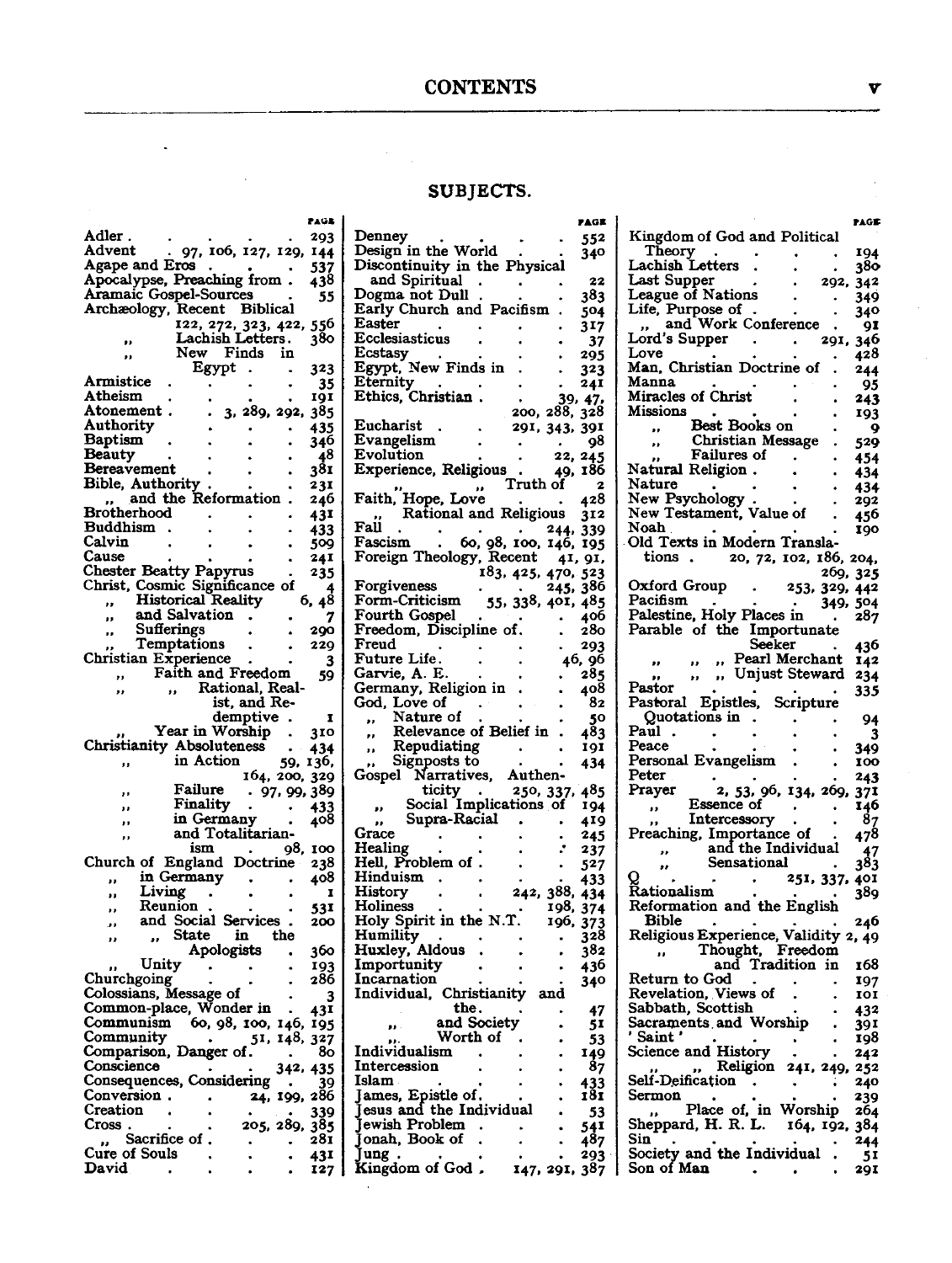$\downarrow$ 

|                                |      | PAGE |
|--------------------------------|------|------|
| Streeter, B. H.                |      | 249  |
| Strength, Sacredness           |      | 30   |
| Suffering                      |      | 319  |
| Supra-Racial Gospel            |      | 419  |
| Swords, Enigma of              |      | 467  |
| Symbolism in Religion          | 344. | 481  |
| Testimony in the Gospels       |      | 401  |
| <b>Theological Movements</b>   |      | 168  |
| Thought, Basic                 |      |      |
| Forms of                       |      | 5    |
| Return of, to the<br>Theology, |      |      |
| Church                         |      | 218  |
|                                |      |      |

|                                                                                                  | PAGE |
|--------------------------------------------------------------------------------------------------|------|
| Adam, Origin of Heathendom<br>Age of Transition .                                                | 161  |
|                                                                                                  | 14   |
| Alexander, A Priest for Ever                                                                     | 211  |
| Andrews, India and the Pacific                                                                   | 115  |
| Peace with<br>the<br>Angell,                                                                     |      |
| <b>Dictators</b>                                                                                 | 547  |
| Anson, Looking Forward                                                                           |      |
| Apostolic Tradition of<br>St.                                                                    | 525  |
|                                                                                                  |      |
| Hippolytus                                                                                       | 115  |
| Arnold, Der Ursprung<br>des                                                                      |      |
| christlichen Abendmahls                                                                          | 427  |
| Aveling, Psychology                                                                              | 19   |
| Barker, It Began in Galilee                                                                      | 262  |
| Barr, Diagram of Synoptic                                                                        |      |
| Relationships                                                                                    | 45I  |
| Barry, What has Christianity                                                                     |      |
| to Say?                                                                                          | 97   |
| The Church and<br>the<br>Barth,                                                                  |      |
| Churches<br>193,                                                                                 | 2I I |
| Dogmatics                                                                                        | 376  |
| Bell, The Qur'an, i.                                                                             | 299  |
| Bellhouse, Thinking It Out                                                                       | 384  |
| Bett, Spirit of Methodism                                                                        | 13   |
| Bevan, Symbolism and Belief                                                                      | 481  |
| Bezzant, Aspects of Belief 244,                                                                  | 254  |
|                                                                                                  |      |
| Blinzler, Die Neutestament-<br>lichen Berichte über die                                          |      |
| Verklärung Jesu                                                                                  | 426  |
| Bodgener, A Man Praying                                                                          | 262  |
| Braham, Personality in Philo-                                                                    |      |
| sophical Theology                                                                                |      |
|                                                                                                  | 70   |
| Bready, England : Before and<br>After Wesley                                                     |      |
|                                                                                                  | 498  |
| Brightman, Future of Chris-                                                                      |      |
| tianity                                                                                          | 64   |
|                                                                                                  | 145  |
| Brown, The Minister<br>Buber, I and Thou                                                         | 17   |
| Büchsel, Theologie des Neuen                                                                     |      |
| Testaments <b>ª</b>                                                                              | 427  |
| Cadoux, Ancient Smyrna                                                                           | 448  |
| Caiger, The O.T. and Modern                                                                      |      |
| Discovery                                                                                        | 397  |
| Children of Light.                                                                               | 45I  |
| Clarke, First Epistle of Clement                                                                 |      |
| to the Corinthians                                                                               | 163  |
| Codex Sinaiticus.                                                                                | 548  |
| Colwell, Study of the Bible                                                                      | 69   |
| Contact of Pharisaism with                                                                       |      |
| <b>Other Cultures</b>                                                                            | 157  |
| The "Truth"<br>of the<br>Cook,                                                                   |      |
| Bible                                                                                            | 496  |
|                                                                                                  | 13   |
| Cooke, Ezekiel<br>Craig, University Sermons<br>Crook, The Bible<br>Crow, I Speak for the Chinese | 212  |
|                                                                                                  | 303  |
|                                                                                                  |      |
|                                                                                                  | 259  |

|                                   |  |                          | PAG E    |
|-----------------------------------|--|--------------------------|----------|
| Time and Eternity                 |  |                          | 241, 339 |
|                                   |  |                          |          |
| Totalitarianism                   |  | 98, 100, 146, 195,       |          |
|                                   |  |                          | 532      |
| Truth                             |  |                          | 48       |
| Unity, Christian.                 |  |                          | 28. 193  |
| Virgin Birth                      |  |                          | 238      |
| Virginibus Puerisque 26, 77, 125, |  |                          |          |
|                                   |  |                          |          |
|                                   |  | 174, 223, 275, 315, 366, |          |
|                                   |  | 411, 459, 513, 559       |          |
| War                               |  |                          | 349      |
| Wealth, Stewardship of            |  |                          | 136      |
|                                   |  |                          |          |

#### BOOKS.

|                                       | PAGE |                                | <b>PAGE</b> |
|---------------------------------------|------|--------------------------------|-------------|
| D'Arcy, Christian Morals              | 71   | Graveson, Religion and Cul-    |             |
| Deane, Development of the             |      | ture                           | 16          |
| Supernatural in<br>Human              |      | Green, The Christian Man       | 197         |
| Experience                            | 45I  | Hahn, Das Mitsterben<br>u.     |             |
| Dewar, What is the Purpose            |      | Mitauferstehen mit Christus    |             |
| of Life ?                             | 340  | bei Paulus                     | 472         |
| Dickie, Revelation and Re-            |      | Hanukkah                       | 306         |
| sponse<br>433, 44 <sup>8</sup>        |      | Harkness, Recovery of Ideals   | 308         |
| Doctrine in the Church of             |      | Harris, Unholy Pilgrimage      | 357         |
| England<br>238, 255                   |      | Harrison, Arminianism          | 159         |
| Doctrine of the Holy Spirit           | 196  | Son to Susanna                 | 156         |
| Drummond, Edward Irving               | 159  | Hartill, Pacifism.             | 448         |
| Easton and Robbins.<br>The            |      | Hastings, Speaker's Bible,     |             |
| . Eternal Word                        | 162  | XXVIII.                        | 200         |
| Ehrenström, Christian Faith           |      | Haverford Symposium<br>on      |             |
| and the Modern State                  | 309  | Archæology                     | 398         |
| Eisler, Enigma of the Fourth          |      | Heiler, Prayer                 | 146         |
| Gospel                                | 449  | Heimann, Indian and Western    |             |
| Elliott-Binns, England<br>and         |      | Philosophy                     | 302         |
| the New Learning                      | 161  | Henson, Ad Clerum              | 71          |
| England, Validity of Religious        |      | Herbert, The Ayes Have It.     | 356         |
| Experience                            | 50   | Héring, Le Royaume de Dieu     | 425         |
| English Bible, ed. Storr              | 452  | Herklots, The Yoke of Christ   | 262         |
| <b>Essentials of Life and Thought</b> | 211  | Hicks, Critical Realism.       | 358         |
| Falconer, The Pastoral Epistles       | 66   | Hobson, Confessions of<br>an   |             |
| Finkelstein, Siphre zu Deuter-        |      | Economic Heretic<br>389, 398   |             |
| onomium                               | 523  | Holmes-Gore, New Morals for    |             |
| The Road<br>Firman-Edwards,           |      | Old.                           | 263         |
| That Was Made                         | 305  | Holt, Unitarian Contribution   |             |
| Fleming, Prayers for Every Day        | 398  | to Social Progress in England  | 497         |
| Fosdick, Successful Christian         |      | Hope, Distinctive Elements     |             |
| Living                                | 210  | in Christianity.               | 21 I        |
| Frere, The Anaphora                   | 359  | Hoskyns, Cambridge Sermons     | 549         |
| Frick, The Gospel                     | 357  | Hough, The Civilized Mind.     | 3, 16       |
| Frost, Saint John of the Cross        | 160  | Hudson and Reckitt,<br>The     |             |
| The Love of God                       | 306  | Church and the World, i.       | 357         |
| Galling, Biblisches Reallexi-         |      | Hulbert-Powell, Wettstein      | 400         |
| kon                                   | 42   | Hunkin, The Mercy of God       | 452         |
| Gardner-Smith, The Christ of          |      | Husain, Dogmatic and Mysti-    |             |
| the Gospels                           | 342  | cal Theology of John Donne     | 300         |
| Garrard, Duty and the Will of         |      | Ibn Shâhîn, Studies in Islam   |             |
| God                                   | 500  | and Judaism                    | 301         |
| Garvie, Memories and Mean-            |      | Jacks, The Stolen Sword        | 501         |
| ings                                  | 285  | Jones, Christ and<br>Present   |             |
| Gemser, Sprüche Salomes               | 42   | <b>World Issues</b>            | 155         |
| Gerstenmaier, Kirche, Volk u.         |      | Herods of Judæa<br>,,          | 355         |
| Staat.                                | qΙ   | The Eternal Gospel             | 396         |
| Die Kirche u.<br>,,                   |      | Jordan, Development of Reli-   |             |
| die<br>Schöp-                         |      | gious Toleration in England    | 497         |
| fung                                  | 333  | Judaism and Christianity,      |             |
| Golding, In the Steps of Moses        | 94   | 2 vols.<br>$\bullet$           | 14, 157     |
| Goodspeed, Introduction<br>to         |      | Keay, History of Syrian Church |             |
| the N.T.                              | 65   | in India                       | 495         |
| Goudge, Church of England             |      | Kendall, Modern Introduction   |             |
| and Reunion<br>$\bullet$              | 53I. | to the N.T.                    | 399         |
|                                       |      |                                |             |

PAGE

430

100

369

 $342$ 

149  $\ddot{\phantom{a}}$ 

310  $\ddot{\phantom{0}}$ 

 $\frac{5}{2}$ 14

 $264$ 

 $39i$ 

344

**PAGE** 

**16** 

197

306  $308$ 

156

209

146

 $\ddot{\phantom{a}}$ 

 $\bullet$ 

 $\mathbf{r}$ 

 $\ddot{\phantom{a}}$ 

 $\ddot{\phantom{0}}$ 

 $\ddot{\phantom{a}}$ 

Whitham, A. E..

Word of God a Necessity

 $\ddot{\phantom{a}}$  $\sim 100$ 

 $\overline{a}$ 

Basis of

Christian Year in

and Sacraments

Symbolism in

Fellowship in :<br>Place of Sermon in.

Witnessing.

Work

Worship

ő,

 $\bullet\bullet$ 

 $\bar{\boldsymbol{H}}$ 

 $\bar{\boldsymbol{\beta}}$ 

 $\mathbf{r}$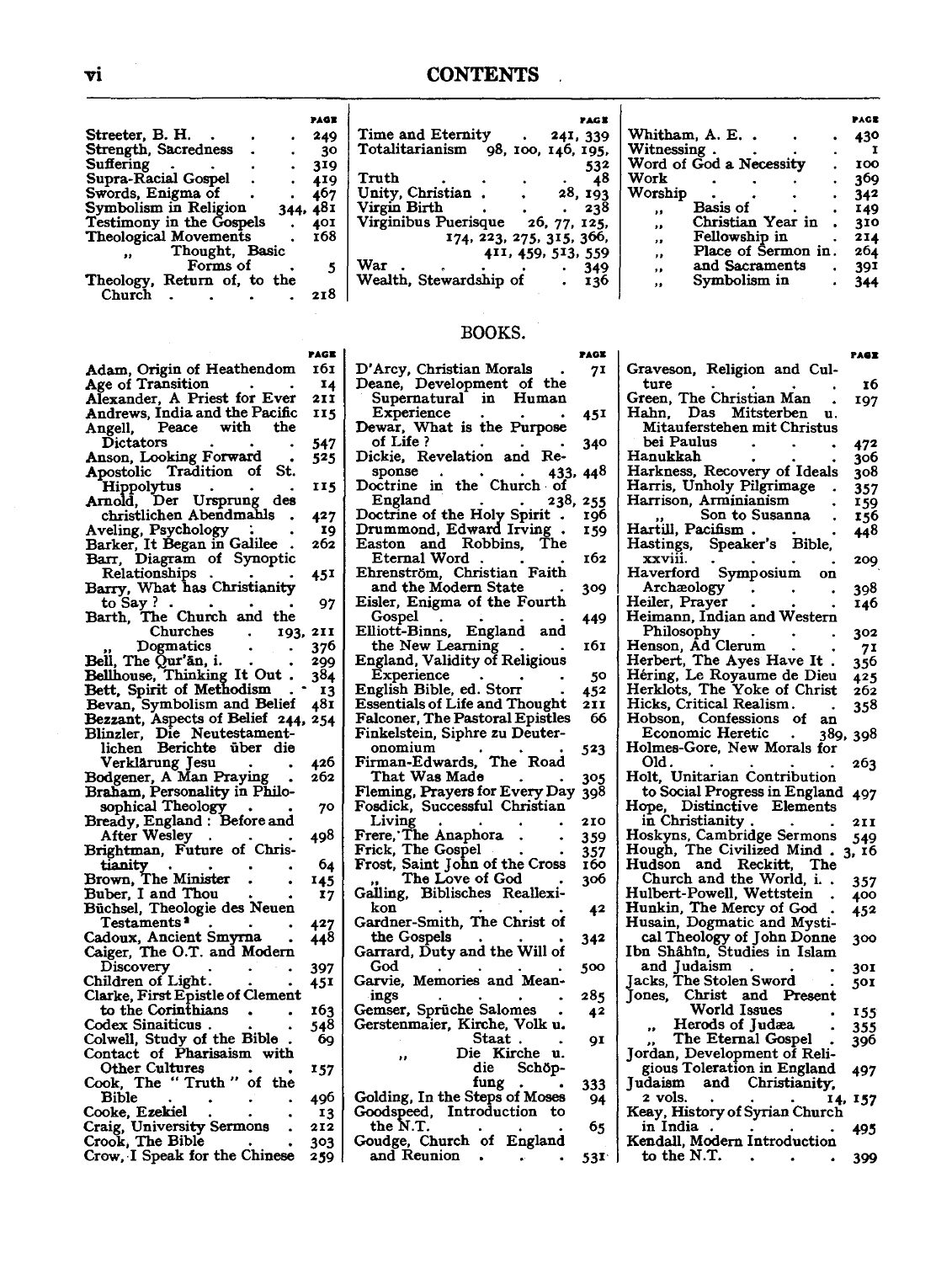#### **CONTENTS**

**PAGB** 

| Kennedy, The God Whom We                     | PAGE | Mc           |
|----------------------------------------------|------|--------------|
| Ignore                                       | 355  |              |
| Keyserling, Immortality                      | 258  | Mc           |
| Kingdom of God and History                   | 387  | Mc           |
| Kirche, Staat u. Mensch                      | 92   |              |
|                                              | 162  |              |
| Kirk, Romans<br>Knox and Vidler, The Gospel  |      | Mo           |
|                                              |      |              |
| of God                                       | 158  | Mι           |
| Knudson, Validity of Religious               |      |              |
| Experience                                   | 2    | Nı           |
| Köberle, Das Evangelium u.                   |      | No           |
| die Rätsel der Geschichte                    | 472  | No           |
| Kotsuji, Semitic Alphabets                   | 307  | No           |
| Kraemer, Christian Message in                |      | Оe           |
| a Non-Christian World                        | 529  |              |
| Kümmel, Die Eschatologie der                 |      |              |
| Evangelien                                   | 183  |              |
| Lake, Introduction to the N.T.               | 353  | $\mathbf{o}$ |
| Lambert, Traité de Gram-                     |      | ο,           |
| maire Hébraïque                              | 470  |              |
| Landau, Beiträge zum Chazaren-               |      | ОI           |
|                                              | 523  | Pε           |
| problem                                      |      | P۱           |
| Langer, Introduction to Symbolic Logic       |      |              |
| The Wailing Wall.                            | 159  |              |
| Levertoff,                                   | 208  | P)           |
| Lewis, Saul of Tarsus                        | 120  |              |
| Lightfoot, Locality and Doc-                 |      | $\mathbf{P}$ |
| trine in the Gospels                         | 395  |              |
| Lincoln, Some Political and                  |      | P            |
| Ideas of English<br>Social                   |      |              |
| Dissent                                      | 304  | Q            |
| Lindsay, John Bunyan                         | 155  |              |
| Lippmann, The Good Society                   | 194  | R            |
| Lloyd, The<br>Beloved Com-                   |      |              |
| munity                                       | 51   | R            |
| Revolutionary Religion<br>,,                 | 308  | $_{\rm R}$   |
| Loewenich, Johanneisches                     |      |              |
| Denken                                       | 183  | R            |
| Lombardi, Kierkegaard                        | 473  |              |
| Luccock, Christianity and the                |      | R            |
| Individual                                   | 47   |              |
| Lyon, Religious Liberty in                   |      | R            |
|                                              | 264  |              |
| England, 1603-39<br>Macaulay, Death of Jesus |      | R            |
|                                              | 353  |              |
| Macgregor, Christ<br>and the                 |      |              |
| Church                                       | 117  |              |
| The N.T. Basis of                            |      |              |
| Pacifism.                                    | 447  | г            |
| Mackintosh, Sermons                          | 449  | Б            |
| Maillard, Disciples of Jesus                 | 262  |              |
| Malden, Authority of the N.T.                | 72   |              |
| Marmorstein, Old Rabbinic                    |      |              |
| Doctrine of God                              | 161  |              |
| Marston, The Bible Comes                     |      | ь            |
| Alive                                        | 111  | г            |
| Martindale, Does God Matter                  |      |              |
| for Me $?$ .                                 | 18   | F            |
| Masaryk, Modern Man and                      |      | F            |
| Religion                                     | 499  | s            |
| Mathews, India Reveals Her-                  |      |              |
| self                                         | 112  | S            |
| Matthews, Signposts to God.                  | 434  |              |
| Maycock, Nicholas Ferrar                     | 450  | S            |
| Mills, The Rengma Nagas                      | 158  | S            |
| Moffatt, First Five Centuries                |      |              |
| of the Church                                | 301  |              |
| First Epistle to the                         |      |              |
| ,,<br>Corinthians                            |      | s            |
| Biblische<br>Theologie<br>Möller,            | 545  | S            |
| des A.T                                      |      |              |
|                                              | 524  |              |

| Morey,                                                          | <b>Bartholomew</b>         |            |                                                                                                   | οf    |            | s |
|-----------------------------------------------------------------|----------------------------|------------|---------------------------------------------------------------------------------------------------|-------|------------|---|
| Exeter<br>Mottram, Noah                                         |                            |            |                                                                                                   |       | 209<br>190 |   |
| Mowinckel, Two                                                  |                            |            | <b>Sources</b>                                                                                    | -of   |            |   |
| Predeuteronomic Primeval                                        |                            |            |                                                                                                   |       |            |   |
| History (JE) in Gen 1-11.<br>Mozley, William Tyndale            |                            |            |                                                                                                   |       | 257<br>18  |   |
| Murray,                                                         | Obedience of               |            |                                                                                                   | the   |            |   |
| Cross                                                           |                            |            |                                                                                                   |       | 385        | s |
| Niebuhr, Beyond Tragedy<br>Nock, St. Paul                       |                            |            |                                                                                                   |       | 339<br>354 | s |
|                                                                 |                            |            | $\frac{1}{2}$ $\frac{1}{2}$ $\frac{1}{2}$ $\frac{1}{2}$ $\frac{1}{2}$ $\frac{1}{2}$ $\frac{1}{2}$ |       | 147        |   |
| Noel, Life of Jesus  II<br>Northridge, The O.T. To-day          |                            |            |                                                                                                   |       | 119        | s |
| Oesterley, Sacrifices in Ancient                                |                            | Israel     |                                                                                                   |       | 110        | ٤ |
|                                                                 | Ancient                    |            | Hebrew                                                                                            |       |            |   |
|                                                                 |                            | Poems      |                                                                                                   |       | 400        |   |
| O'Leary, Saints of Egypt.<br>Oppermann, English Mission-        |                            |            |                                                                                                   |       | 163        | ٤ |
| aries in Sweden                                                 |                            |            |                                                                                                   |       | 163        | í |
| Otto, Kingdom of God . 291,                                     |                            |            |                                                                                                   |       | 299        |   |
| Pauley, Candle of the Lord<br>Peake, Recollections and          |                            |            |                                                                                                   |       | 208        |   |
| Appreciations                                                   |                            | $\bullet$  |                                                                                                   |       | 358        | î |
| Philip, Christianity and Present<br>Day International Relations |                            |            |                                                                                                   |       |            |   |
| Phillips, Hymnody Past and                                      |                            |            |                                                                                                   |       | 532        |   |
| Present                                                         |                            |            |                                                                                                   |       | 210        |   |
| Phythian-Adams, The Fulness                                     |                            |            |                                                                                                   |       |            |   |
| of Israel<br>Quick, Doctrines of the Creed                      |                            |            |                                                                                                   |       | 256        |   |
|                                                                 |                            |            |                                                                                                   | 483,  | 493        |   |
| Rae, The Bible Teacher's                                        |                            |            |                                                                                                   |       |            |   |
| Difficulties                                                    |                            |            |                                                                                                   |       | 122        |   |
| Raven, War and the Christian<br>Raven and Heath, One Called     |                            |            |                                                                                                   |       | 447        |   |
| Help                                                            |                            |            |                                                                                                   |       | - 68       |   |
| Rawlinson, The Church and                                       |                            |            |                                                                                                   |       |            |   |
| Reckitt, Religion in Social                                     | the Challenge of To-day    |            |                                                                                                   |       | 71         |   |
| Action                                                          |                            |            |                                                                                                   |       | 494        |   |
| Reeves,                                                         |                            |            | Recent Psychic                                                                                    |       |            |   |
| Rehm, Textkritische Unter-                                      | Experiences                |            |                                                                                                   |       | 18         |   |
|                                                                 | suchungen zu den Parallel- |            |                                                                                                   |       |            |   |
|                                                                 | stellen der Samuel-Königs- |            |                                                                                                   |       |            |   |
| Revelation                                                      | bücher u. der Chronik      |            |                                                                                                   |       | 185<br>101 |   |
| Richardson, Gospels in the                                      |                            |            |                                                                                                   |       |            |   |
|                                                                 |                            | Making.    |                                                                                                   |       | 337        |   |
|                                                                 |                            | Through    | The Church                                                                                        | the   |            |   |
|                                                                 |                            | Centuries  |                                                                                                   |       | 502        |   |
| Riddell, Why Did Jesus Die?                                     |                            |            |                                                                                                   |       | 289        |   |
| Robertson, Religion and the                                     | Totalitarian State         |            |                                                                                                   |       | 15         |   |
| Rudolph, Der "Elohist"                                          |                            |            |                                                                                                   |       | 524        |   |
| Russell, Healing in His Wings                                   |                            |            |                                                                                                   |       | 120        |   |
| Schachner, Mediæval Universi-<br>ties                           |                            |            |                                                                                                   |       |            |   |
| Schofield.                                                      |                            | Historical |                                                                                                   | Back- | 499        |   |
|                                                                 | ground of the Bible        |            |                                                                                                   |       | 396        |   |
| Schonfield, Hebrews<br>Scott, Validity of the Gospel            |                            |            |                                                                                                   |       | 306        |   |
| Record                                                          |                            |            |                                                                                                   |       | 485        |   |
| Scott-Craig,                                                    |                            | Christian  |                                                                                                   | Atti- |            |   |
|                                                                 | tudes to War and Peace     |            |                                                                                                   |       | 447        |   |
| Seeberg, Wer ist Christus ?<br>Selwyn,                          |                            |            | The White Horse-                                                                                  |       | 333        |   |
| man                                                             |                            |            |                                                                                                   |       | 478        |   |

|                                                                                                | PAGE                       |
|------------------------------------------------------------------------------------------------|----------------------------|
| Shepherd, Children of the                                                                      |                            |
| Veld                                                                                           | 239<br>114                 |
| Simpson, The Redeemer<br>Smith, Elements of Compara-                                           |                            |
| tive Theology<br>Parables of the Synop-                                                        | 160                        |
| tic Gospels                                                                                    | 113                        |
| Soares, Three Typical Beliefs<br>Solovyev, God, Man, and the                                   | 69                         |
| Church                                                                                         |                            |
| Spurr, Evangelism for our                                                                      | 305                        |
| Time                                                                                           | 99                         |
| Stadener, Mannen och gärnin-<br>gen                                                            | 473                        |
| Steinheim, Vom Bleibenden                                                                      |                            |
| u. Vergänglichen im Juden-<br>tum                                                              | 426                        |
| Steinilber-Oberlin, Buddhist                                                                   |                            |
| Sects of Japan.                                                                                | 258                        |
| Stewart, Gates of New Life<br>Stocks, Time, Cause, an<br>Time, Cause, and                      | 256                        |
| Eternity                                                                                       | 241                        |
| Stolz, Psychology of Religious                                                                 |                            |
| Living<br>Storr, The Light of the Bible                                                        | 117<br>452                 |
| Straub, Die Bildersprache des                                                                  |                            |
| <b>Apostels Paulus</b><br>Stuart, Achievement of Per-                                          | 333                        |
| sonality<br>$\bullet$                                                                          | 292                        |
| Taylor, Jesus and His Sacrifice                                                                | 64                         |
| Temple, Christian Democracy<br>,, Basic Convictions                                            | 19<br>53                   |
| ,,<br>Titius, Beiträge zur Religions-                                                          |                            |
| philosophie<br>۰                                                                               | 425                        |
| Torczyner, Lachish I<br>Torrance, Expository Studies                                           | 380                        |
| in St. John's Miracles                                                                         | 452                        |
| Staat u. christliche<br>Totaler                                                                |                            |
| Freiheit, 1937<br>Toyne, The New Testament.                                                    | 91<br>15                   |
| Underhill, Saint Peter.                                                                        | 243                        |
| Mystery of Sacrifice<br>Union of Christendom, ed.                                              | 263                        |
| Mackenzie                                                                                      | 453                        |
| Valentine, Treatment of Moral                                                                  |                            |
| and Emotional Difficulties.<br>Vann, Morals Makyth Man                                         | 309<br>399                 |
| Weiss, History of Primitive                                                                    |                            |
| Christianity<br>Weske, Convocation of the                                                      | 207                        |
| Clergy                                                                                         | 113                        |
| What is a<br>Living<br>Whale,                                                                  |                            |
| Church ?<br>The Christian Faith.                                                               | 1<br>436                   |
| Whately, The Focus of Be-                                                                      |                            |
| lief .                                                                                         | 301                        |
| lef .<br>Whiteley, Wesley's England<br>Whitham, Discipline and Cul-<br>ture of Spiritual Life. | 495                        |
|                                                                                                | 430                        |
| Williams, How I Found My<br>Faith                                                              |                            |
| Minter, Sifra<br>Wood, Henry T. Hodgkin                                                        | 432, 477<br>523            |
|                                                                                                | 143                        |
| World's Economic Future<br>Wotherspoon, What Happened                                          | 397                        |
| at Pentecost                                                                                   | 260                        |
| Wünsch, Evangelische Ethik                                                                     |                            |
| des Politischen<br>Zöllner u. Stählin, Die Kirche                                              | 41                         |
| Jesu Christi                                                                                   | 42<br>$\ddot{\phantom{0}}$ |